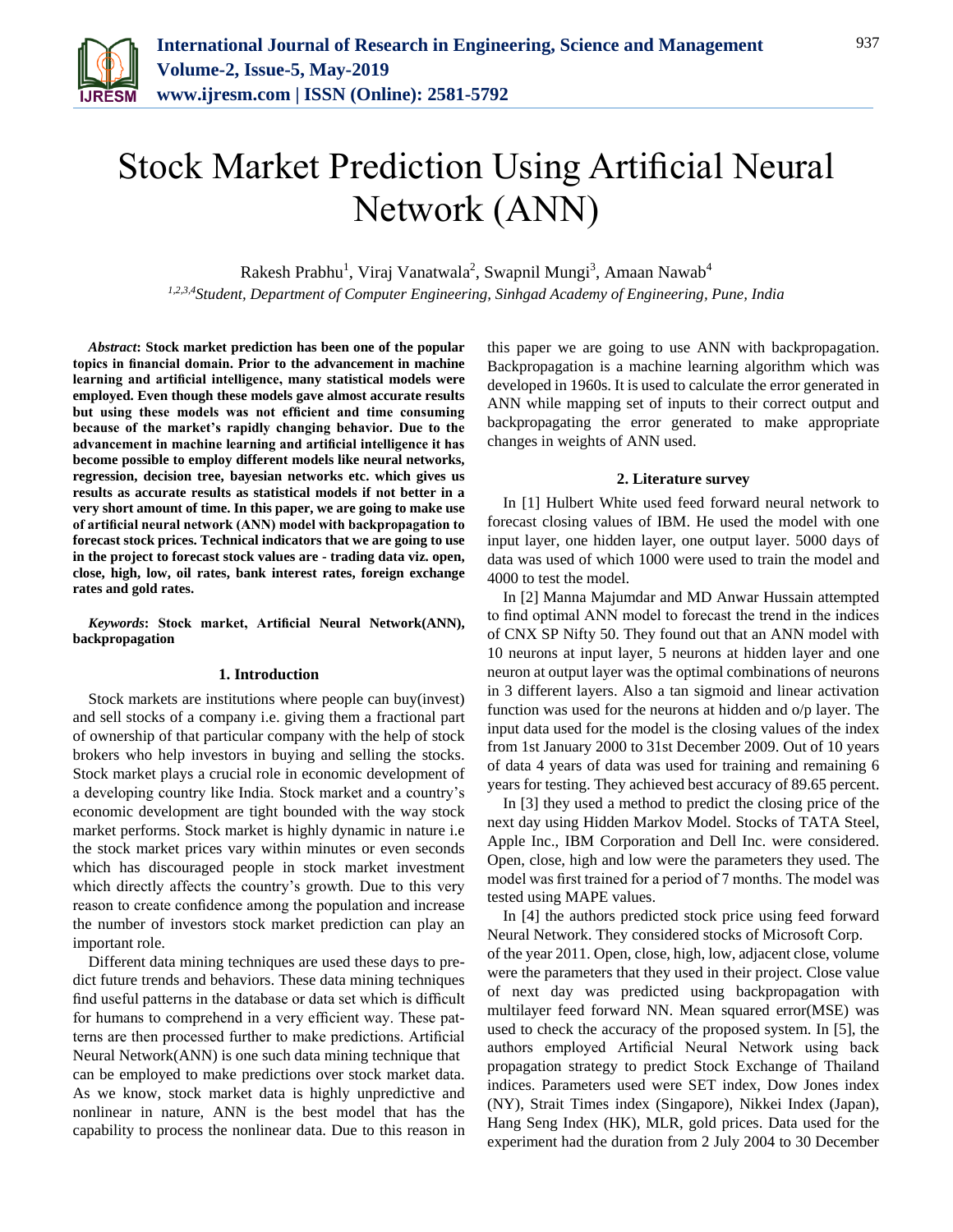

2004. Among 152 days, 124 days of data was used for training and 71 days of data was used for testing. They used mean squared error (MSE) and mean absolute percentage error (MAPE) for measuring error in prediction. The authors compared Adaptive evolutionary strategies with ANN having back-propagation using MSE and MAPE. The MSE and MAPE values for ANN were 243.68 and 1.96 percent respectively. The MAPE value for Adoptive ES was 2.46 percent.

In [6] The authors of the paper presented a neural network model for technical analysis of stock market, and its application to buying and selling timing prediction system for stock index. They considered Tokyo stock exchange data for forecast buying and selling signals with an overall forecasting rate of 63 percent by using ANN.

In [7], the authors employed artificial neural network using back-propagation strategy to adjust weights in the Neural Networks. The main objective of the project was to forecast the trends in 100 indices of Istanbul Stock Exchange. In the model, they used 50 input nodes, one hidden layer and one output layer. Activation for hidden layer and output layer nodes used was linear activation function. Calculation of error in prediction of closing value was done using mean squared error. Accuracy of 74.51 percent was achieved by the model.

#### **3. Artificial neural network**

The development of neural network is inspired from human nervous system. A human nervous system is composed of billions of neurons connected to one another. A neuron has a tree like structure which consists of dendrites, soma, axon, nucleus. The dendrites are situated at the top of the neuron/cell body near nucleus and also at the bottom of the neuron/cell body as shown in fig. 1. These dendrites are responsible for the communication between neurons. These neurons carry electrical impulses triggered by some events in the external environment. These electrical impulses can be thought of as some kind of information from the surrounding. The neurons communicate with the other neurons in contact and transmit these impulses through synapses present at the tip of dendrites as shown in fig.1. When the electrical impulses are transmitted at the synapse of the receiving neuron, the receiving neuron will activate and transmit the impulses/signals to other neurons in contact only if it receives signal greater than the threshold for its activation. Threshold for each neuron is different. The moment a neuron activates is when we say the neuron has fired. In technical terms, each neuron is called nodes and the connection between two neurons through dendrites is called as a link. This was the basic idea behind the development of artificial neural network.

In [8] the authors enhanced k- means clustering with genetic algorithm. Historical trading data of Egypt Stock Exchange (EGX 30) was utilized in the paper for prediction of the stock indices. In this paper authors attempted to predict the amount of sellers, holders and buyers of the stock. They also compared the individual performances of genetic algorithm and k- means

clustering. It is observed that the prediction accuracy of kmeans clustering with genetic algorithm is more than the individual algorithms. The prediction accuracy of genetic algorithm was found out to be 82.3 percent, accuracy of kmeans was 83.5 percent and that of k-means with genetic algorithm was 89 percent.

In [9], the authors employed artificial neural network with back-propagation strategy. The aim of their project was to compare the performances of two trading strategies buy and hold, buy and sell. The data was taken from Shanghai Composite Index from June 1995 to June 2003. Study showed that buy and sell strategy was better than buy and hold strategy. Average accuracy of 56.3 percent over 30 days was achieved



An Artificial Neural Network(ANN) is a layered network of several computational nodes interconnected to every other node present in the neighbouring layers as shown in Fig. 3. Basically, it is a model which helps to process highly nonlinear data and find patterns which is impossible for a human mind to comprehend. An artificial neural network has at least three layers input layer, hidden layer, output layer. A model can have more than one hidden layer. Each layer can have as many computational nodes as required for the model. A node in an ANN looks like as depicted in fig. 2 which contains an activation/transfer function which is responsible for the nodes to fire up. It also has many incoming connection links as shown in fig. 2 which have some weights associated with each link. The weighted sum of the inputs from previous nodes serve as input to the current node. This input is processed by the activation function present at the current node and activates the node if output of the function is greater than the threshold. Once the current node fires up or activates it sends the output to all the nodes connected to it in the next adjacent layer as input.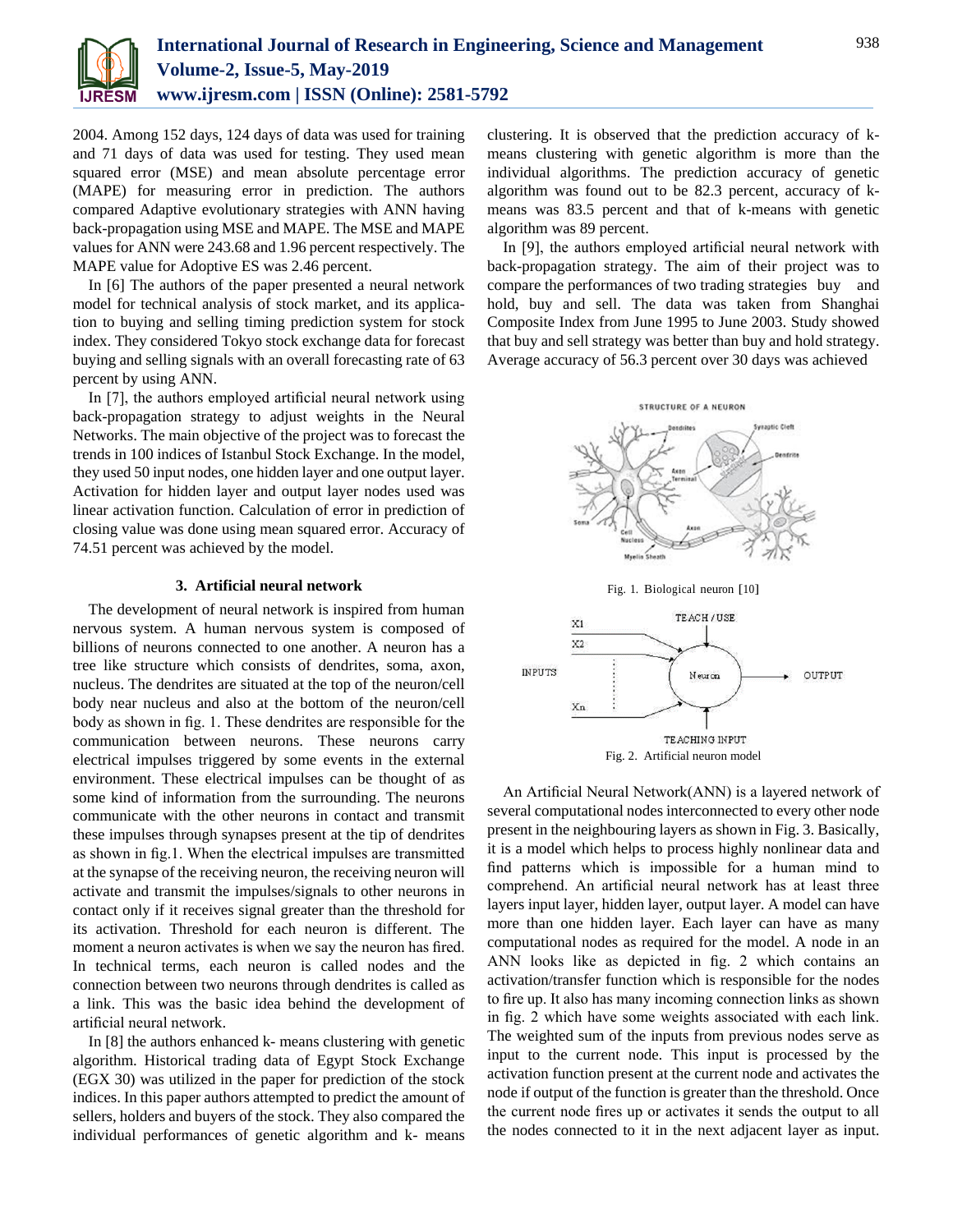

Each node does computation except for the nodes present at input layer. The only responsibility of the nodes present at input layer is to get the observed data and pass it on to the nodes present in the first hidden layer. The no. of nodes in input layer is equal to the no. of parameters used for data analysis or prediction.



Fig. 3. Multilayer feedforward artificial neural network

#### **4. Implementation**

Firstly, we take the input data that is the stock indicators namelyhigh, low, open, close prices for a particular company. We have also considered some additional parameters such as OBV, VPT, Gold prices and Foreign Exchange Rates for the high accuracy of the prediction. The data of almost 20 years of history of a particular organization has been considered for training, validation and testing. Secondly, the data is given as an input to the artificial neural network to train the model so that it can predict the closing value of stock prices of the future for a particular organization. Weighted linear combination of all inputs is given to each and every node to its successive layer. Then the weighted sum is calculated for each and every node. It is formulated as:

 $W = w1x1 + w2x2 + w3x3 + ... + wnxn$ 

Where, W=Weighted sum w=weight of each node x=input on the particular node n=no. of nodes

Then the weighted sum goes to the Activation Function which activates the node that is it sees whether the value is to be passed on to the next layer or not. In our case we have used ReLu as an Activation function. Then, the activation function decides whether a particular node is to be fired or not. Similarly, the data is processed on each and every node of the hidden layer as well and it is propagated to the next layer to give us some output on the output layer. Then the predicted output is compared by the desired output and then the error is calculated and is backpropogated by using backpropagation algorithm. Then the back propagating algorithm updates the weights connected to each node in such a way that the error is minimized and the predicted output is very close to the desired output. So

| Table 1        |            |             |
|----------------|------------|-------------|
| Close price    |            |             |
|                | <b>MAE</b> | <b>MAPE</b> |
| Training score | 1.181      | 1.648       |
| Testing score  | 3.08       | 1.18        |
| Table 2        |            |             |
| High price     |            |             |
|                | <b>MAE</b> | <b>MAPE</b> |
| Training score | 0.92       | 1.41        |
| Testing score  | 2.49       | 0.93        |
| Table          |            |             |
| Low price      |            |             |
|                | <b>MAE</b> | <b>MAPE</b> |
| Training score | 1.03       | 1.52        |
| Testing score  | 2.53       | 0.98        |

for the backpropagation, Adams Algorithm is used in this case.

1) Initialize no. of epochs(n),batch size(b),  $M = 0, V=0, 2$ ) Sample d from D such that the size of  $d = b$ .

3) Compute the gradient descent for d by calculative partial derivative of the loss function with respect to weight and bias using backpropagation algorithm.

4) M = B1\*M +  $(1-B1)$ \*gradient. 5) V = V\*B2 +  $(1-A)$ B2)\*gradient2 6) Update weights and biases:

 $w = w + learning_rate * M * (V1/2 + e)-1/2$   $b = b +$ learning rate \* M \* (V1/2 + e)-1/2

7) Repeat from step 3 to 6 b no. of times. 8) Repeat from step 3 to 7 n no. of times.

#### *Adam's Algorithm:*

- 1) Initialize no. of epochs(n),batch size(b),  $M = 0$ ,  $V=0$ .
- 2) Sample d from D such that the size of  $d = b$ .
- 3) Compute the gradient descent for d by calculative partial derivative of the loss function with respect to weight and bias using backpropagation algorithm.
- 4)  $M = B1*M + (1-B1)*gradient.$
- 5)  $V = V*B2 + (1-B2)*gradient2$
- 6) Update weights and biases:  $w = w + learning\_rate * M * (V^{1/2} + e)^{-1/2}$  $b = b +$  learning\_rate \* M \* (V<sup>1/2</sup> + e)<sup>-1/2</sup>
- 7) Repeat from step 3 to 6 b no. of times. 8) Repeat from step 3 to 7 n no. of times.

B1, B2,e,n,b,learning\_rate are all hyper parameters.

So this is how the error is minimized and the model is trained. Now the testing is done by taking in account the unknown values of the input parameters and the predicted output is calculated which will be more accurate and efficient.

## **5. Results**

After training the model and validating it the accuracy of the